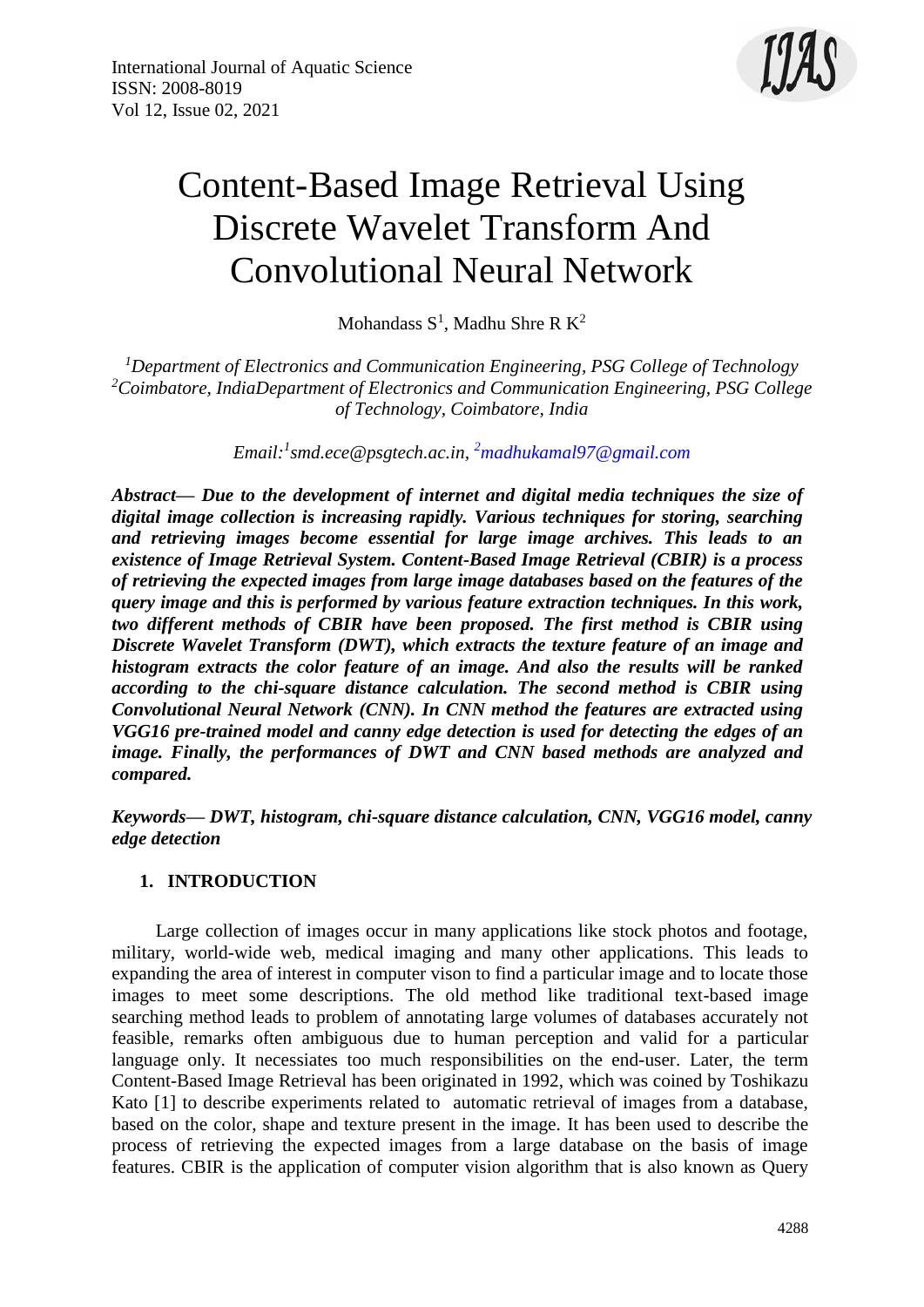by Image Content. That is the process of searching for images in large databases according to the contents of the query image. The term content mainly refers to colors, shapes, textures, or any other information that can be derived from the image itself. In this paper an attempt has been made to search an image from large dataset and rank the retrieved results based on the similarity of the images. Content-Based Image Retrieval is to excerpt visual content of an image like color, shape or texture of an image and they are defined spatially.

#### **2. LITERATURE SURVEY**

Dileshwar Patel et al [2] proposed the image retrieval system that uses both local and global shape features for retrieve the most similar images from the database. To obtain both features, some pre-processing steps, like object segmentation using Minimum Error Thresholding and border extraction, are first carried out. To extract the global shape feature the Grid Based method is used. In this work the image is divided into smaller areas and extracts local features by applying DWT and singular value decomposition. Finally, it computes the similarities between the global and local features of the query image and all the images in the database, to give the most possible matches as a result.

Domonkos Varga et al [3] proposed a simple but effective deep learning framework based on CNN and Support Vector Machine. The first and the most important part of CNN is the convolutional phase. It works as an extractor of image features. An image is passed through several stages of filters or convolution kernel, creating new images called convolution maps. Some of the intermediate filters reduce the resolution of the image by using a local maximizing operation. Therefore, the created convolution maps get flattened and concatenated to obtain the feature vector values, called as CNN code. The SVM takes this CNN code from the output of the convolution phase as a new feature vector for training.

In [4] the edge of image is derived from the YCbCr matrix using the canny edge detection method and the RGB histogram is calculated as a global statistical illustration of color distribution representing the image. To further enhance the image representation capabilities, color features are also incorporated with the histogram and applied Haar wavelet transform to effectively reduce computational steps and help improve search speed. The Manhattan distance is applied to retrieve the similar images that are placed in the image dataset.

In [5], Akshara Preethy Byju et al provided the fully comprehensive study of the recent Content Based Image Retrieval which is used to design a mechanism for image retrieval to get better retrieval results with lesser computational complexity. From the survey, it has been summarized that, Color Moment, Color Histogram, Color Coherence Vector, HSV histogram and Color Descriptor etc., techniques are used to extract color features. Haar Wavelet Transform, Gabor Wavelet Transform, Discrete wavelet transforms, and Gray Level Co-Occurrence Matrix etc., are used for extracting texture features. Canny Edge Detection, Edge Detection Histogram, and edge histogram descriptor etc., are used to extract shape features. Similarity measurement is carried on by Euclidean distance, Chi- square Distance, Wavelet Depose, Naïve Bayes, and K-Means Clustering methods.

#### **3. PROPOSED METHODOLOGY**

CBIR is also known as Query by Image Content [6] because it involves retrieving of expected images from the large database according to the contents of the query image. Contents mainly refer to the Color, Texture and shape of the query image which can be automatically extracted from the images using feature extraction techniques. Here, two methods are used for feature extraction they are DWT and CNN. In proposed methodology the images will be stored in a database and the features such as Color, Texture and Shape will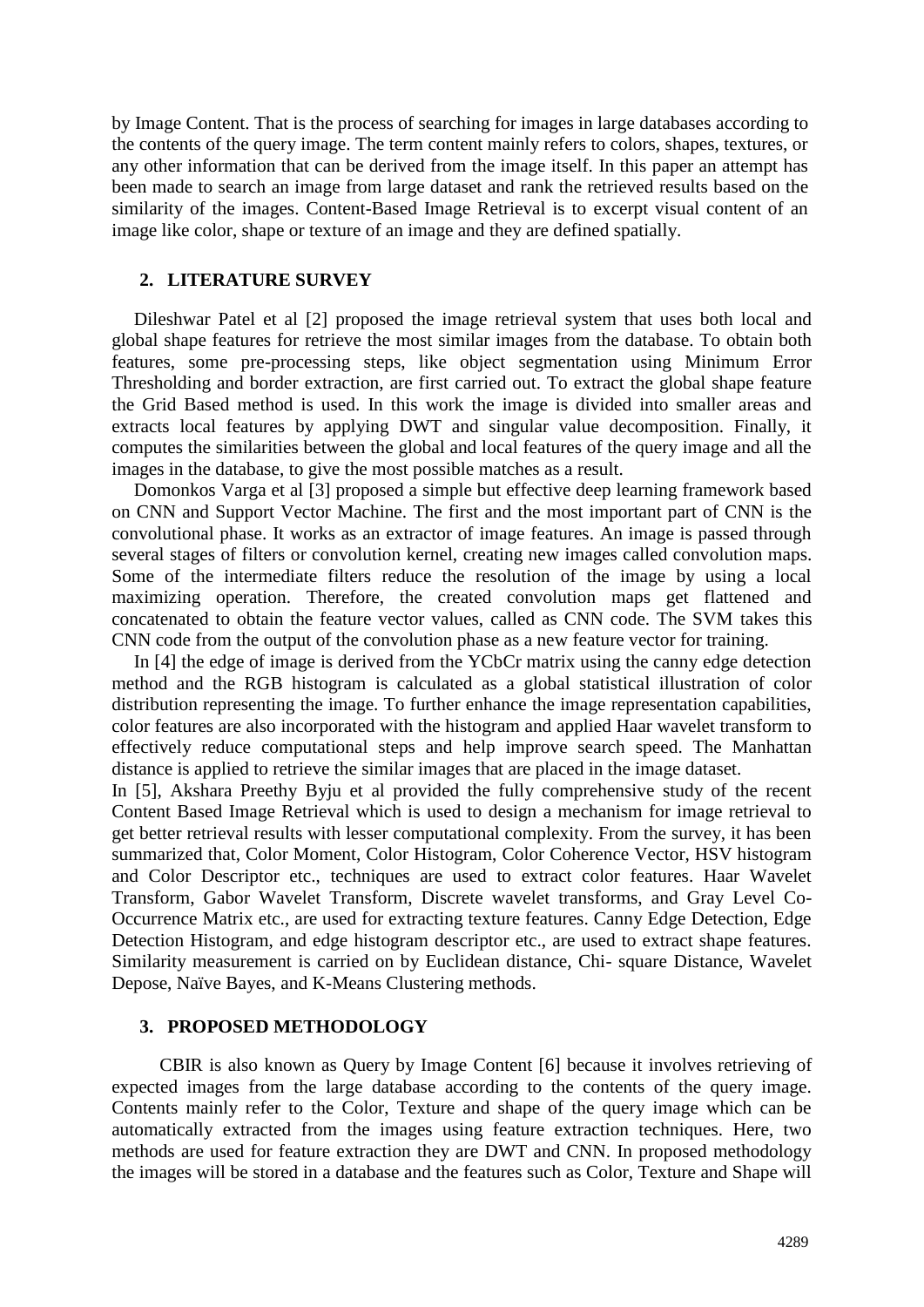be extracted from the stored database and then a query image will be given so that again the features of the query image will be extracted. Comparing both the extracted features of query image and database the result will be obtained according to the similarities. In this proposed work the database consists of 500 images of different classes such as Rose, Tiger, Parrot, Ship and Building. From these the features will be extracted. Fig.1, is the block diagram of proposed methodology.



Fig.1 Block diagram of proposed methodology

#### *a. Wavelet Decomposition Method*

Discrete Wavelet Transform is used for feature extraction method [7]. In DWT an image of size (M x M) is decomposed by low-pass and high-pass filters on row and column wise operation and down sampled by 2. After the decomposition process four output images of equal size will be produced such as Approximated Coefficient, Horizontal Coefficient, Vertical Coefficient and Diagonal Coefficient of an image at different resolution levels. As resolution of image increases, it requires lot of disk space. So, DWT is used to reduce the size of an image without compromising the quality of an image and hence resolution increases, even in the presence of noise.

#### *b. Texture Feature Extraction*

*Texture is one of the feature used to partition the images into regions of interest. Texture provides information in the spatial arrangement of intensities and to capture the similarities between images. For detecting texture, DWT is used. First step involves dividing the given image into 8×8 = 64 equal regions and then applying Wavelet transformation on each region. Next step is calculating mean and variance of four sub images corresponding to each region. Progressing all Mean and Variance feature vectors of every region. At the end, the obtained vectors will describe texture information of an image. These vectors are normalized and flattened to get the texture feature.*

#### *c. Color Feature Extraction*

Color feature is designed to capture the most dominant color in an image. For detecting color, color histogram is used [4]. The image is divided into 5 parts, the first 4 parts belong to 4 corners and the fifth part belongs to the center region of the image. Later, the comparison is made between the same parts of the target and the query image for better results.

### *d. Chi-Square Distance Calculation*

Chi-square distance means comparing two parameters the image stored in database and the query image whether they are related together or not. The search and retrieval is based on measuring the distance between query image and the target image [8]. The rank of each target image is calculated based on their distance from the query image. When there is no difference while comparing the parameters from database and query image, then it is known as null hypothesis. Suppose, there is a difference between the database and query image then that is known as alternate hypothesis.

#### *e. Canny Edge Detection*

Canny edge detection technique suppresses the noise while detecting the edges. The canny edge detection algorithm is composed of following steps: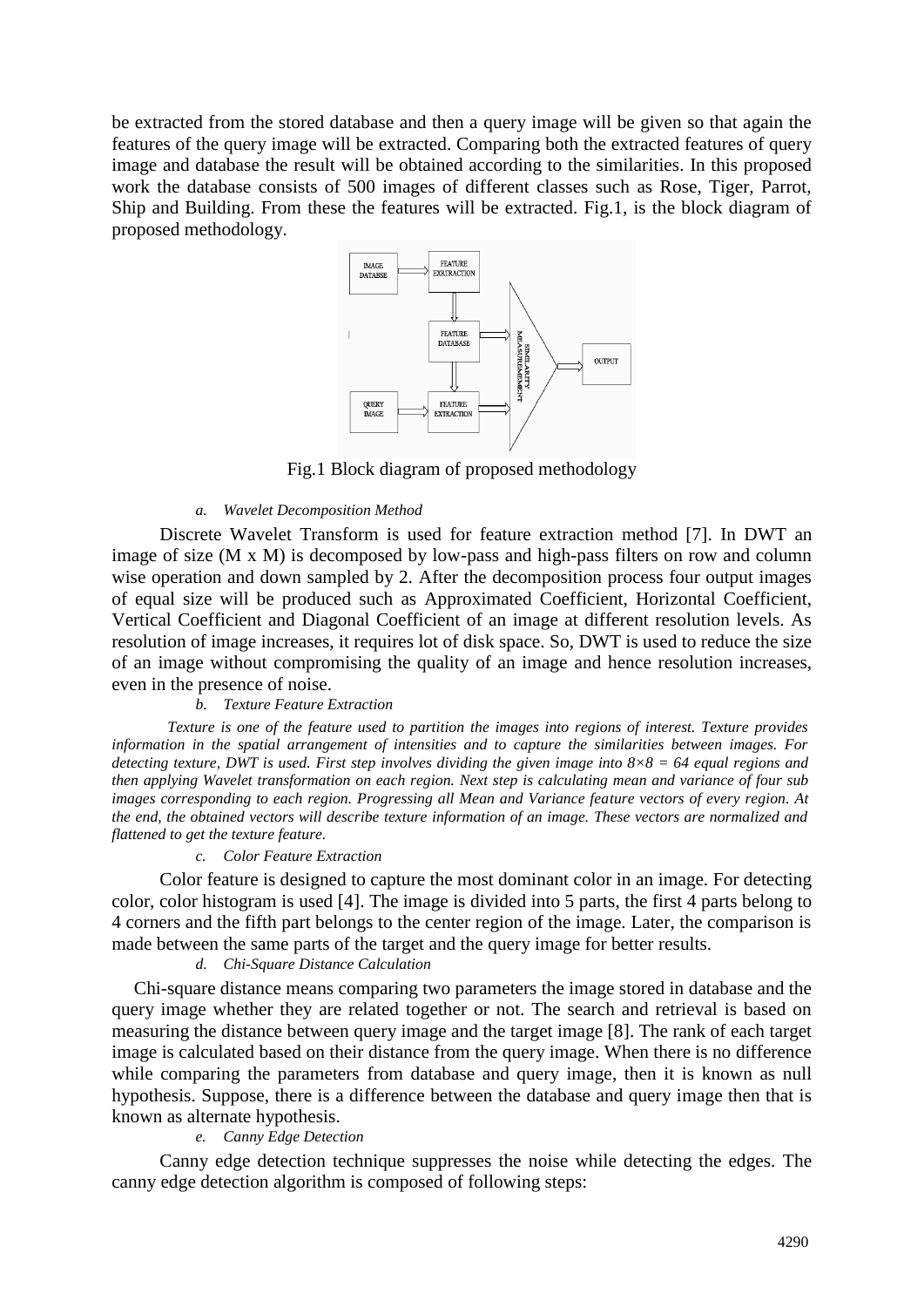- At first step, the given input RGB image is converted to Grayscale image.
- Next, Gaussian blur will be used to remove the noise [9] to get smooth and flawless image.
- Then the Sobel filtering will be used [4], to calculate the gradient of the image intensity for each pixel. It finds the direction increases from light to dark and the rate of change of direction. So, the approximated gradient will be obtained.
- Due to gradient magnitude process thick edges will be obtained. Hence the process of Non-Maximum Suppression (NMS) used to thin out the edges. It is a prediction of the movement of edges. For example, in a 3x3 image pixel there will be only 4 possible directions 0, 45, 90 and 130 degrees. Thus the edge has to be definitely oriented to one of these 4 directions. This is a kind of approximation, if the orientation angle is observed to be 5 degrees then it is taken as 0 degrees. Similarly, if it is 43 degrees, it taken as 45 degrees.
- After NMS there will be still some noise. So, to remove noise, thresholding will be used. In this process two values high and low thresholds will be set. Any pixel with a high threshold value will be consider as a stronger edge and low threshold value is not an edge. So, all low threshold values are set to 0. The values in between the low and high threshold levels are considered as weak edges.
- Then edge tracking approach is used to connect the weak edges to strong/actual edges. Weak edges which are not connected to the stronger ones are to be removed.
	- *f. Convolutional Neural Network*

CNN is most often applied in image processing to find object in an image. CNN is used for fast image retrieval composed of feature extraction and classification. CNN is made up of multiple layers such as convolution layer, Pooling layer, Rectified Linear unit layer and a fully connected layer. The convolutional layer works by placing a filter over an array of image pixels. This creates a convolved feature map. Pooling layer down samples or reduces the sample size of a particular feature map [10]. The output of this layer is pooled feature map. There are two methods of pooling layer they are Maximum Pooling and Average Pooling. Maximum Pooling takes the maximum input of the particular convolved feature and Average Pooling takes the average input of the convolved feature. Then the ReLu layer acts as an activation function ensuring the non-linearity. Without this layer if the data being fed into each layer it would lose its dimensionality. At last, the fully connected layer allows performing classification of images that are present in the dataset.

#### *g. CNN with VGG16 Model*

VGG16 is already trained over 138 million images and 1000 classes. It has 16 different layers followed by pooling layers [10]. The convolutional base layer will be at the beginning of the neural network and the fully connected layer will be at the end of the neural network. The features are extracted using VGG16 model. For feature extraction the convolutional base alone going to be used and a new fully connected layer will be introduces and train it on own model. Therefore the total number of features extracted is 512.

#### **IMPLEMENTATION OF PROPOSED WORK**

#### *h. Implemention of DWT-Histogram Method*

Here the input images are converted to gray scale image. The complexity of gray level images is lower than that of color images. In extracting the texture feature color is not needed. So it is converted into grayscale so that computing DWT will be easier. Then the image is divided into 8x8 regions. Now for each region, 1 level wavelet decomposition is performed [4]. Therefore 4 sub images will be obtained such as approximated, horizontal, vertical and diagonal details of an image. Then for each sub image, mean and variance values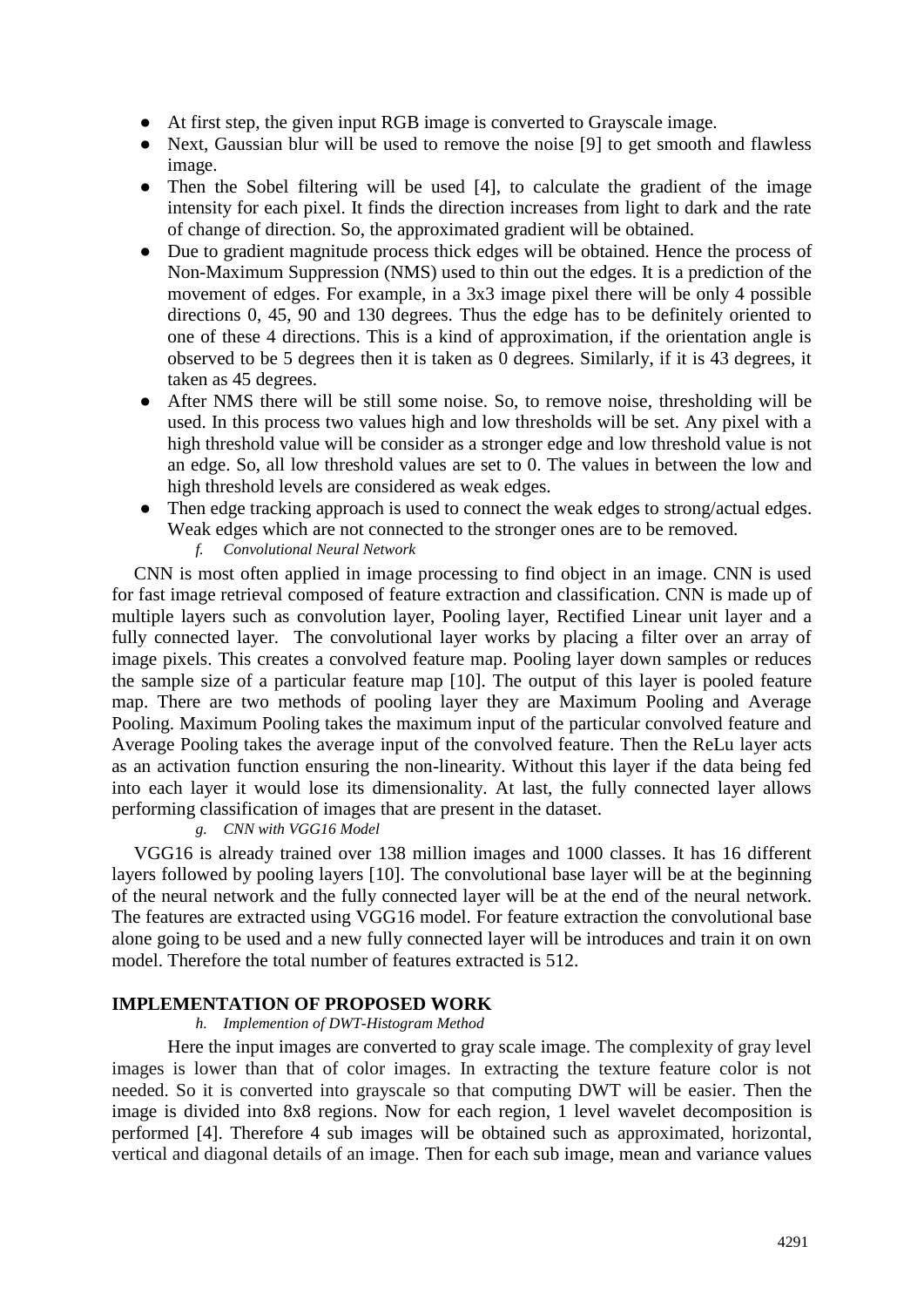will be obtained. That mean and variance values are the texture vectors of an image. The obtained feature vectors are stored in Excel files.

| А               | R         |               | D                                   |                                             |           | G              |               |               |
|-----------------|-----------|---------------|-------------------------------------|---------------------------------------------|-----------|----------------|---------------|---------------|
| dataset\1.jpg   | 0.2680588 | $-3.85E-05$   | $-9.60E - 06$                       | 7.98F-07                                    | 0.2684088 | $-1.42E - 05$  | 4.31E-05      | 2.92E-06      |
| dataset\10.jpg  | 0.0753016 | $-5.15E - 05$ | $-8.02E - 05$                       | $2.14F - 06$                                | 0.1046796 | $-3.34F - 0.5$ | $-0.000105$   | $-1.86E - 05$ |
| dataset\100.jpg | 0.0393053 | 4.16E-05      | $-7.25E - 05$                       | $-5.20E - 06$                               | 0.0415163 | $-0.000297$    | $-4.39E - 05$ | 2.60E-06      |
| dataset\101.jpg | 0.132046  | $-0.003425$   | $-0.002446$                         | $-0.001568$                                 | 0.0504542 | $-0.0016$      | 0.0001703     | 0.0003731     |
| dataset\102.jpg | 0.0880499 | 6.52E-05      | $-0.000771$                         | $-0.00025$                                  | 0.1293421 | 0.0003485      | 0.0001904     | $-0.000482$   |
| dataset\103.jpg | 0.0296784 | $-1.23F - 05$ | $-0.000619$                         | $-0.000411$                                 | 0.0472177 | $-0.000801$    | 0.0003376     | $-0.000801$   |
| dataset\104.jpg | 0.0280264 | $-0.000244$   | $-4.75E - 05$                       | $-3.76E - 05$                               | 0.0436    | 7.57E-05       | $-0.000318$   | $-0.000135$   |
|                 | --        | <u>_ _</u>    | the contract of the contract of the | $\sim$<br><b>Contract Contract Contract</b> |           |                |               |               |

Fig.2 Texture feature vector

Fig. 2 shows that one image is divided into 64 parts and each part is decomposed into 4 sub parts. Totally there are 256 parts for each image. So that there are 256 mean values and 256 variance values totally 512 vectors are present in this csv file. Then by applying histogram the image is converted to HSV color space. Ellipse and rectangular function are used to separate the regions of an image. The combination of these two functions gives 5 regions of an image. Fig. 3 presents the image divided into 5 regions using color histogram.



Fig.3 Dividing images into 5 regions

Chi-squared distance is used to measure the similarity between query image and database images. Two chi squared distances are calculated, one with respect to texture features and other with respect to color features. 70% of color and 30% of texture results are considered. Finally they are ranked and images with less distance value will be retrieved [6].

# *i. Implemention of Canny Edge Detection method*

In canny edge detection Gaussian filter is used to remove the noise present in the image. Then the gradient calculation is applied to detect the edges along 4 directions. Due to this gradient calculation thick edges will be produced. So, the NMS is used to thin out the edges by finding the pixels with maximum value. After that, double thresholding will be used to obtain strong, weak and irrelevant pixels for edges and those irrelevant pixels will be removed. Finally, edge tracking by hysteresis is used to convert weak edged pixels to strong edges.

#### *j. Implemention of CNN with VGG16 Model*

In VGG16 model the convolution base portion will be considered for feature extraction after each convolutional block max pooling will be used to reduce the dimension of the image size by using 2x2 kernel and then the fully connected layer will be flattened and a new fully connected layer will be added.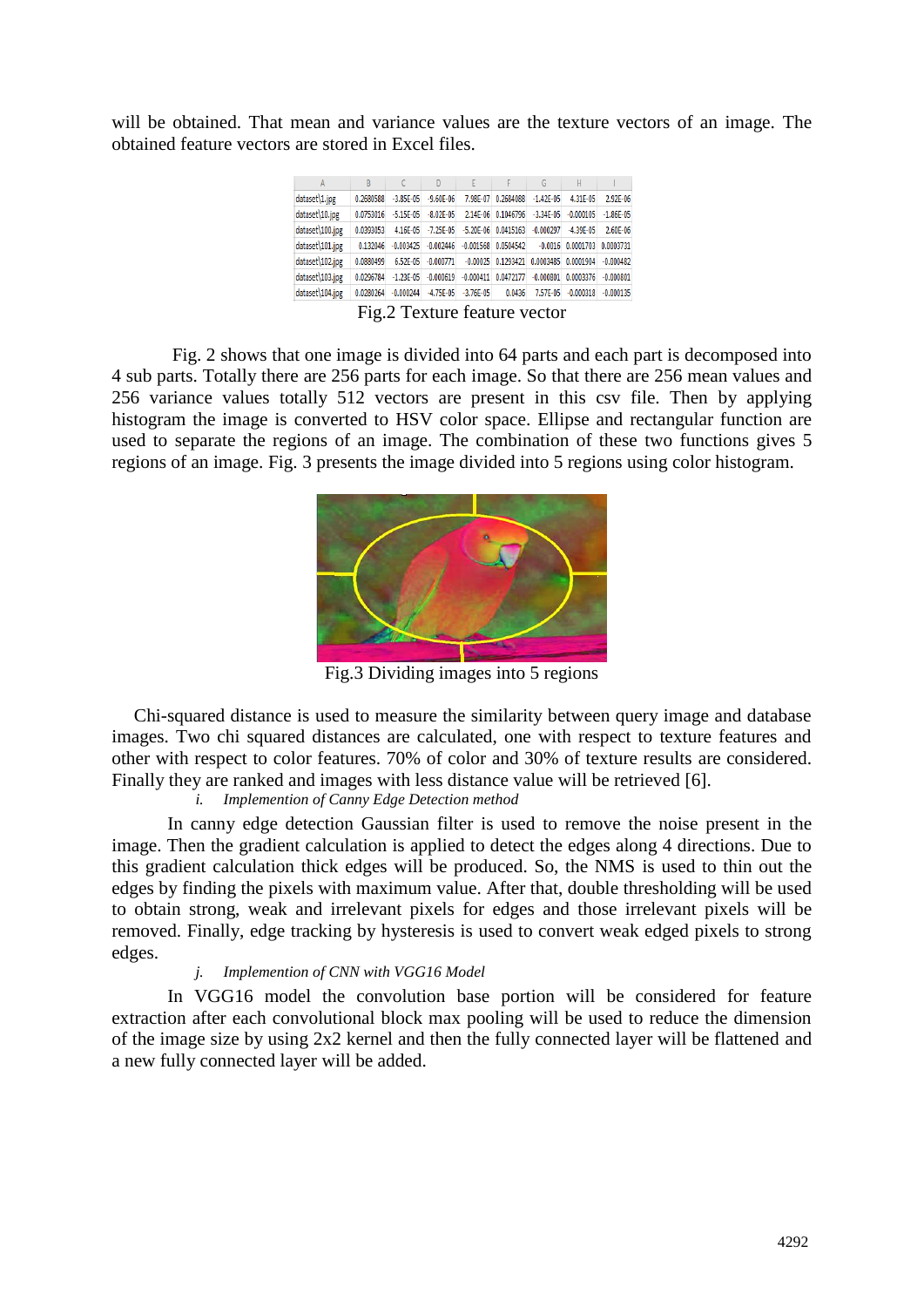# **4. RESULTS AND DISCUSSION**

Canny edge detection method provides better results than sobel and laplacian filters. Canny completely removes the noise present in the image. Fig. 4 is the output of Canny Edge Detection.



Fig. 4 Canny edge detection output

First the output of DWT method used for finding similarities of given query and the database images, are shown as given below. Fig. 5 is the given query image which is a parrot image. Fig.6 is the top 44 retrieved images from the database using DWT method.



Fig. 5 Query image for DWT



Fig. 6 Retrieved Images of DWT method

Similarly, Fig. 7 is the given query image which is a tiger image. Fig. 8 is the top 31 retrieved images from the database using DWT method. It is clear from the output that the DWT method has given some of the images of other animals like Lion, Cheetah etc at the output. Hence the accuracy of the method is low.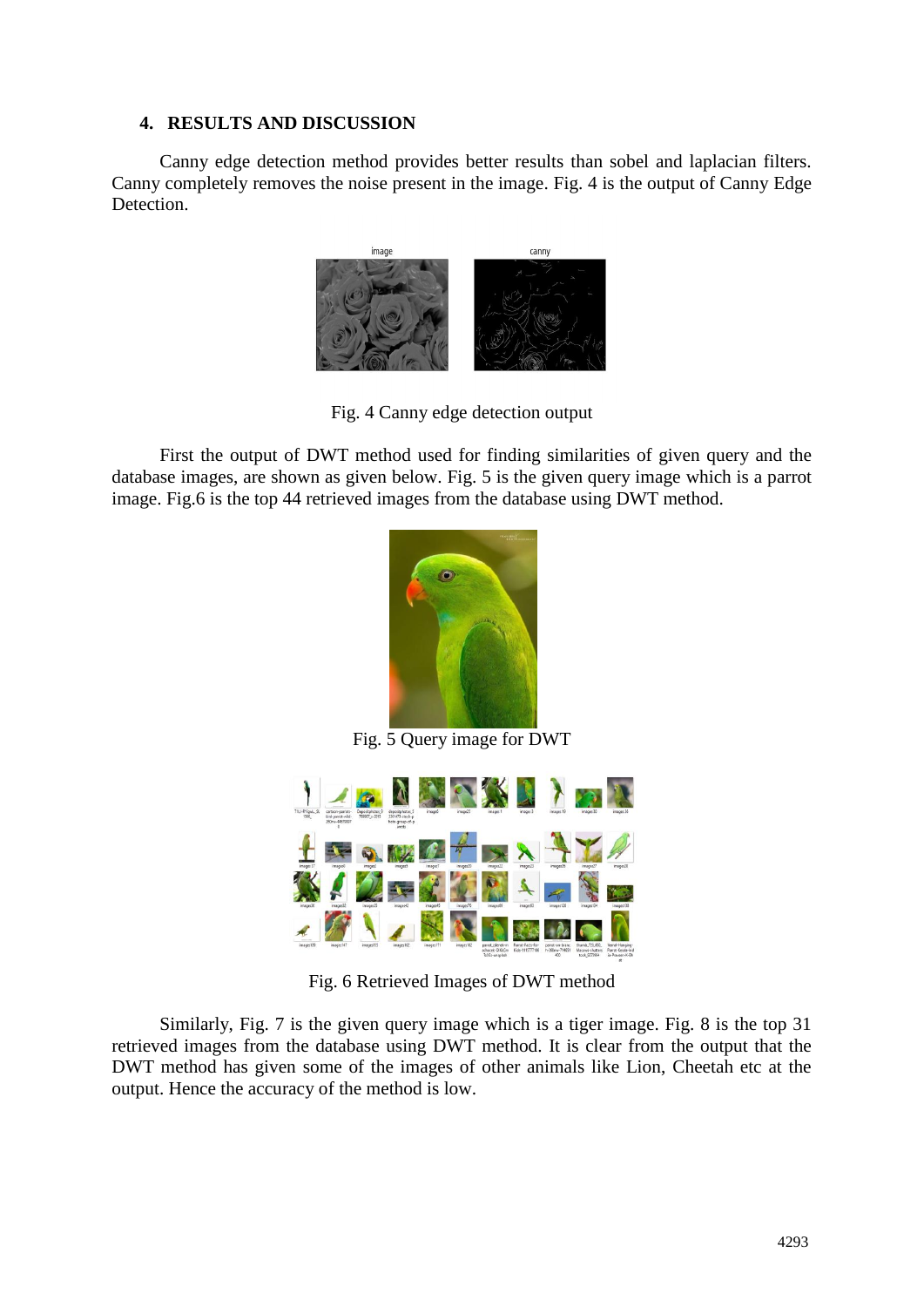

Fig.7 Query Image of Tiger



Fig.8 Retrieved images of Tiger

Second the output of CNN method used for finding similarities of given query and the database images, are shown as given below. Fig. 9 is the given query image which is a rose flower image. Fig. 10 is the top 55 retrieved images from the database using CNN method. From the output figure it is clear that, rose flowers are retrieved with 100 % accuracy.



Fig.9 Query image for CNN



Fig. 10 Retrieved Images of CNN method

Similarly, Fig. 11 is the given query image which is a parrot image. Fig. 12 is the top 30 retrieved images from the database using CNN method. From the output figure it is clear that, parrot images are retrieved with 100 % accuracy.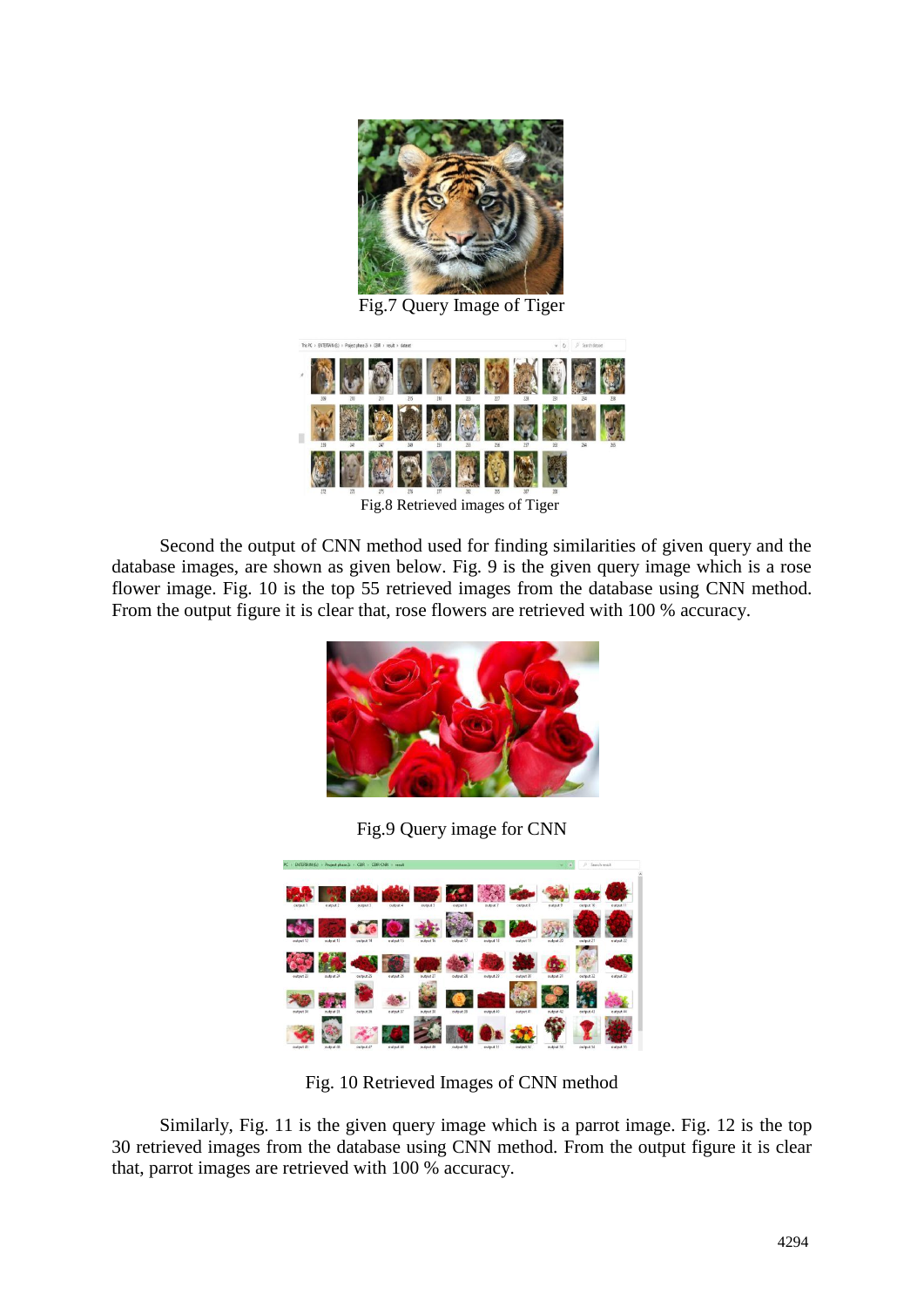

Fig. 11 Query image for CNN



Fig. 12 Retrieved Images of CNN method

Table I and II show the accuracy for DWT and CNN methods respectively. From the table it is clear that CNN gives an accuracy of more than 98% for all the query images, whereas the accuracy of DWT method is from 45% to 83% based on the query image.

| <b>Requested</b> | 10   | 30    | 50  | 100 | <b>Accuracy</b> |  |
|------------------|------|-------|-----|-----|-----------------|--|
| <b>Images</b>    |      |       |     |     |                 |  |
| Rose             | 100% | 83.3% | 86% | 60% | 83.32%          |  |
| Tiger            | 90%  | 66.6% | 62% | 56% | 68.65%          |  |
| Parrot           | 100% | 76.6% | 60% | 44% | 70.15%          |  |
| Ship             | 50%  | 50%   | 46% | 34% | 45%             |  |
| <b>Building</b>  | 60%  | 80%   | 70% | 40% | 62.5%           |  |

# TABLE I. ACCURACY FOR DWT METHOD

## TABLE II. ACCURACY FOR CNN METHOD

| <b>Requested</b> | 10   | 30     | 50   | 100  | <b>Accuracy</b> |
|------------------|------|--------|------|------|-----------------|
| <b>Images</b>    |      |        |      |      |                 |
| Rose             | 100% | 100%   | 100% | 100% | 100%            |
| Tiger            | 100% | 100%   | 100% | 97%  | 99.25%          |
| Parrot           | 100% | 100%   | 97%  | 100% | 99.25%          |
| Ship             | 100% | 98.89% | 100% | 95%  | 98.47%          |
| <b>Building</b>  | 100% | 100%   | 97%  | 100% | 99.25%          |

# **5. CONCLUSION**

The overall accuracy for CBIR using DWT method is 65.72% and for CNN method 99.24%. From this, it is observed that CBIR using CNN with VGG16 model attains high accuracy compared to DWT method. DWT method extracts only the handcrafted features like color and texture. Since VGG16 model is a deep learning method with 16 convolutional layers it is more accurate than other methods. Thus each of the images in the dataset is well